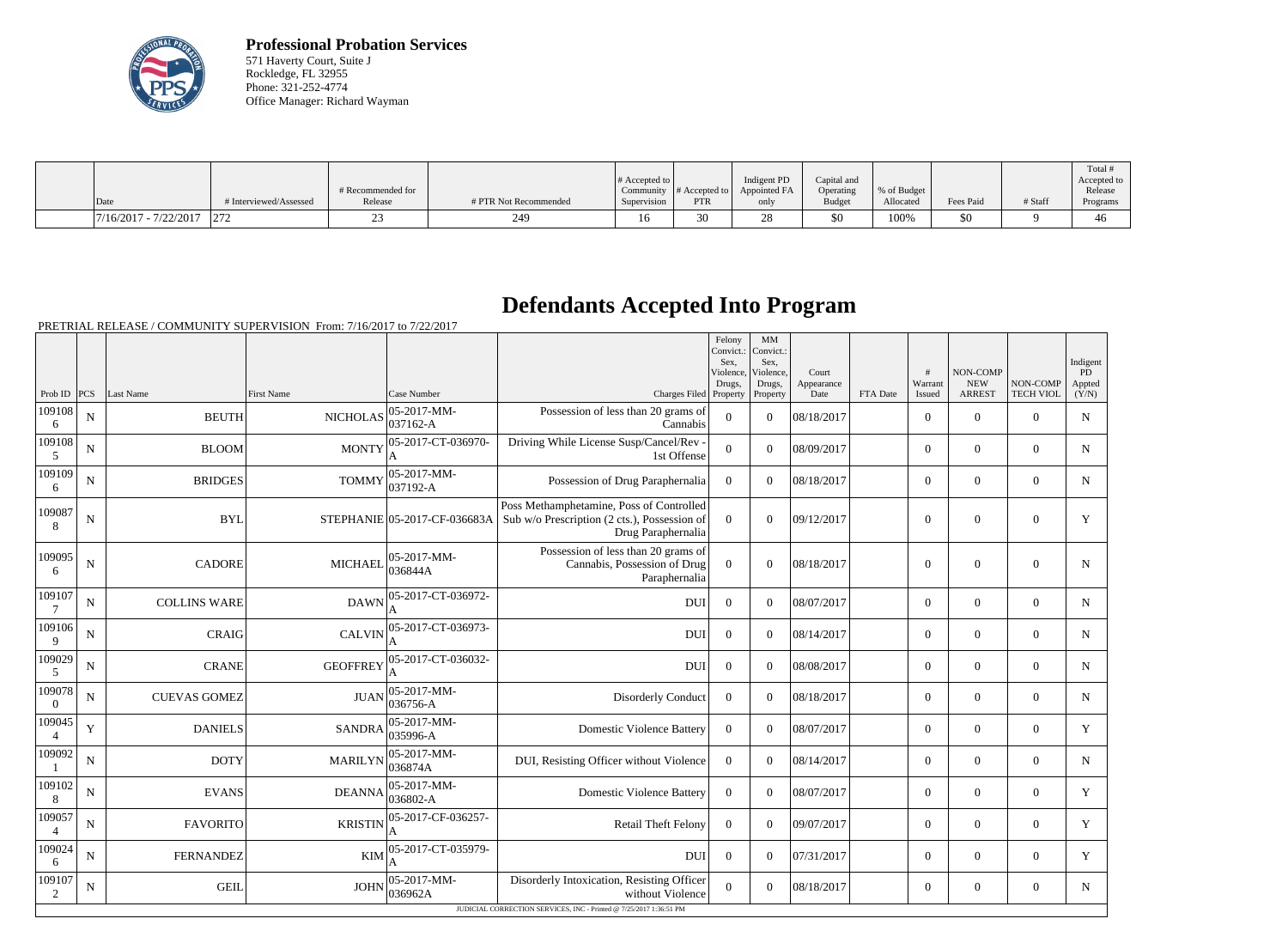## **Defendants Accepted Into Program**

PRETRIAL RELEASE / COMMUNITY SUPERVISION From: 7/16/2017 to 7/22/2017

|                    |             |                   |                                       |                                                                                                                                                                                                                                                                                                                                   |                                                                                                      | Felony<br>Convict.:<br>Sex, | $\mathbf{M}\mathbf{M}$<br>Convict.:<br>Sex, |                             |          |                   | NON-COMP                    |                              | Indigent<br>PD  |
|--------------------|-------------|-------------------|---------------------------------------|-----------------------------------------------------------------------------------------------------------------------------------------------------------------------------------------------------------------------------------------------------------------------------------------------------------------------------------|------------------------------------------------------------------------------------------------------|-----------------------------|---------------------------------------------|-----------------------------|----------|-------------------|-----------------------------|------------------------------|-----------------|
| Prob ID            | <b>PCS</b>  | Last Name         | <b>First Name</b>                     | Case Number                                                                                                                                                                                                                                                                                                                       | Charges Filed Property                                                                               | Violence,<br>Drugs,         | Violence,<br>Drugs,<br>Property             | Court<br>Appearance<br>Date | FTA Date | Warrant<br>Issued | <b>NEW</b><br><b>ARREST</b> | NON-COMP<br><b>TECH VIOL</b> | Appted<br>(Y/N) |
| 109024             | $\mathbf Y$ | <b>GIBSON</b>     | <b>TAMMY</b>                          | $ 05-2017-MM-$<br>$ 035969-A$                                                                                                                                                                                                                                                                                                     | <b>Domestic Violence Battery</b>                                                                     | $\overline{0}$              | $\theta$                                    | 07/31/2017                  |          | $\overline{0}$    | $\theta$                    | $\overline{0}$               | $\mathbf Y$     |
| 109045<br>3        | ${\bf N}$   | <b>GONZALEZ</b>   | <b>KELLY</b>                          | $ 05-2017-MM-$<br>$ 036002 - A$                                                                                                                                                                                                                                                                                                   | <b>Domestic Violence Battery</b>                                                                     | $\overline{0}$              | $\theta$                                    | 08/07/2017                  |          | $\boldsymbol{0}$  | $\overline{0}$              | $\overline{0}$               | $\mathbf Y$     |
| 109056             | Y           | <b>HERBERT</b>    | <b>KEITH</b>                          | 05-2016-CT-026732-<br>A                                                                                                                                                                                                                                                                                                           | VOP REF: DUI/REFUSE BAC TEST                                                                         | $\overline{0}$              | $\theta$                                    | 08/09/2017                  |          | $\overline{0}$    | $\Omega$                    | $\overline{0}$               | Y               |
| 109073             | ${\bf N}$   | <b>HINKLEIN</b>   | PRISCILLA $ _{036481-A}^{\circ}$      | $ 05-2017-MM-$                                                                                                                                                                                                                                                                                                                    | Domestic Violence Assault                                                                            | $\overline{0}$              | $\Omega$                                    | 08/15/2017                  |          | $\overline{0}$    | $\overline{0}$              | $\overline{0}$               | Y               |
| 109024             | $\mathbf Y$ | <b>HOLT</b>       |                                       | JOHN 05-2017-CF-035939A                                                                                                                                                                                                                                                                                                           | Tampering With Witness, Domestic<br>Violence Battery                                                 | $\overline{0}$              | $\theta$                                    | 09/05/2017                  |          | $\overline{0}$    | $\theta$                    | $\overline{0}$               | Y               |
| 109056<br>5        | ${\bf N}$   | <b>INGALLS</b>    | $ANASTASHIA _{036267-A}^{\circ\circ}$ | $ 05 - 2017 - MM -$                                                                                                                                                                                                                                                                                                               | <b>Domestic Violence Battery</b>                                                                     | $\overline{0}$              | $\Omega$                                    | 08/15/2017                  |          | $\boldsymbol{0}$  | $\overline{0}$              | $\overline{0}$               | $\mathbf Y$     |
| 109038<br>8        | ${\bf N}$   | <b>JACKSON</b>    | <b>DARIEL</b>                         | $ 05-2017-MM-$<br>$ 036005 - A$                                                                                                                                                                                                                                                                                                   | <b>Domestic Violence Battery</b>                                                                     | $\overline{0}$              | $\theta$                                    | 08/07/2017                  |          | $\overline{0}$    | $\overline{0}$              | $\overline{0}$               | Y               |
| 109089<br>9        | $\mathbf N$ | <b>JOHNSON</b>    | <b>VICKIE</b>                         | $ 05-2017-MM-$<br>036644-A                                                                                                                                                                                                                                                                                                        | <b>Domestic Violence Battery</b>                                                                     | $\overline{0}$              | $\Omega$                                    | 08/15/2017                  |          | $\boldsymbol{0}$  | $\overline{0}$              | $\overline{0}$               | Y               |
| 109054             | $\mathbf N$ | <b>KAUFMANN</b>   | <b>TRENT</b>                          | $ 05-2017-MM-$<br>033537A                                                                                                                                                                                                                                                                                                         | VOMO: Poss of Open Container of<br>Alcoholic Beverage, Resisting Officer<br>without Violence         | $\overline{0}$              | $\Omega$                                    | 07/24/2017                  |          | $\overline{0}$    | $\theta$                    | $\Omega$                     | Y               |
| 109024<br>2        | Y           | <b>KELLY</b>      |                                       | ASPEN 05-2017-CT-035945A                                                                                                                                                                                                                                                                                                          | DUI, No Valid Driver's License                                                                       | $\overline{0}$              | $\Omega$                                    | 07/31/2017                  |          | $\boldsymbol{0}$  | $\overline{0}$              | $\overline{0}$               | $\mathbf Y$     |
| 109108<br>-7       | $\mathbf Y$ | <b>KRUG</b>       | <b>PATRICK</b>                        | $ 05-2017-MM-$<br>036960A                                                                                                                                                                                                                                                                                                         | Domestic Violence Battery, Resisting<br>Officer without Violence                                     | $\Omega$                    | $\Omega$                                    | 08/07/2017                  |          | $\overline{0}$    | $\Omega$                    | $\overline{0}$               | $\mathbf N$     |
| 109108<br>8        | $\mathbf Y$ | <b>LEMIEUX</b>    | DAVID                                 | $ 05-2017-MM-$<br>036977-A                                                                                                                                                                                                                                                                                                        | <b>Domestic Violence Battery</b>                                                                     | $\overline{0}$              | $\Omega$                                    | 08/31/2017                  |          | $\overline{0}$    | $\overline{0}$              | $\overline{0}$               | Y               |
| 109024<br>3        | $\mathbf Y$ | <b>LEWIS</b>      |                                       | KELLY 05-2017-CF-035952A                                                                                                                                                                                                                                                                                                          | Possession of Prescription Drug w/o<br>Prescription, 4 counts of Possession of<br>Drug Paraphernalia | $\overline{0}$              | $\theta$                                    | 09/05/2017                  |          | $\boldsymbol{0}$  | $\theta$                    | $\overline{0}$               | $\mathbf Y$     |
| 109028<br>9        | ${\bf N}$   | <b>LONGOBARDI</b> |                                       | $\text{LAUREN} \Big  \text{05-2017-CT-036024-}_{\text{A}}$<br>ΙA                                                                                                                                                                                                                                                                  | <b>DUI</b>                                                                                           | $\mathbf{0}$                | $\overline{0}$                              | 08/07/2017                  |          | $\boldsymbol{0}$  | $\overline{0}$              | $\overline{0}$               | $\mathbf N$     |
| 109106<br>6        | ${\bf N}$   | <b>MANGO</b>      | <b>DAVID</b>                          | $ 05-2017-MM-$<br>036975A                                                                                                                                                                                                                                                                                                         | DUI, Possession of Drug Paraphernalia                                                                | $\overline{0}$              | $\overline{0}$                              | 08/18/2017                  |          | $\overline{0}$    | $\overline{0}$              | $\overline{0}$               | ${\bf N}$       |
| 109074<br>6        | ${\bf N}$   | <b>MATTHEWS</b>   | $PARTRICIA$ $036545-A$                | $ 05-2017-MM-$                                                                                                                                                                                                                                                                                                                    | Trespass after warning                                                                               | $\overline{0}$              | $\overline{0}$                              | 08/31/2017                  |          | $\boldsymbol{0}$  | $\overline{0}$              | $\overline{0}$               | Y               |
| 109077<br>3        | ${\bf N}$   | <b>MCBRIDE</b>    |                                       | NICHOLAS $\left  \begin{smallmatrix} 05-2017 & -CT & -036680 - \\ 0 & 0 & 0 & 0 \\ 0 & 0 & 0 & 0 \\ 0 & 0 & 0 & 0 \\ 0 & 0 & 0 & 0 \\ 0 & 0 & 0 & 0 \\ 0 & 0 & 0 & 0 \\ 0 & 0 & 0 & 0 \\ 0 & 0 & 0 & 0 \\ 0 & 0 & 0 & 0 \\ 0 & 0 & 0 & 0 \\ 0 & 0 & 0 & 0 & 0 \\ 0 & 0 & 0 & 0 & 0 \\ 0 & 0 & 0 & 0 & 0 \\ 0 & 0 & 0 & 0 & 0 \\ $ | <b>DUI</b>                                                                                           | $\boldsymbol{0}$            | $\theta$                                    | 08/11/2017                  |          | $\overline{0}$    | $\overline{0}$              | $\overline{0}$               | $\mathbf N$     |
| 109024<br>5        | $\mathbf Y$ | <b>MILTON</b>     | <b>MATHEW</b>                         | 05-2017-CT-035974-                                                                                                                                                                                                                                                                                                                | <b>DUI</b>                                                                                           | $\boldsymbol{0}$            | $\theta$                                    | 07/31/2017                  |          | $\overline{0}$    | $\overline{0}$              | $\overline{0}$               | Y               |
| 109024<br>9        | $\mathbf Y$ | <b>MILTON</b>     |                                       | MATHEW 05-2017-CF-035973A                                                                                                                                                                                                                                                                                                         | 2 counts of Intentional or Reckless Burning<br>of Lands                                              | $\mathbf{0}$                | $\theta$                                    | 08/31/2017                  |          | $\overline{0}$    | $\overline{0}$              | $\overline{0}$               | Y               |
| 109074<br>$\Omega$ | ${\bf N}$   | <b>MUMIE</b>      | <b>BETH</b>                           | $\begin{array}{c} 05 - 2017 - MM \\ 036482 - A \end{array}$                                                                                                                                                                                                                                                                       | Retail Theft                                                                                         | $\boldsymbol{0}$            | $\overline{0}$                              | 08/31/2017                  |          | $\overline{0}$    | $\overline{0}$              | $\overline{0}$               | Y               |
| 109075             | ${\bf N}$   | <b>RIEMANN</b>    |                                       | $SARA$ $\left  \frac{05 - 2017 - CF - 036483 - F}{2} \right $                                                                                                                                                                                                                                                                     | Possession of Drug Paraphernalia                                                                     | $\overline{0}$              | $\theta$                                    | 09/07/2017                  |          | $\overline{0}$    | $\overline{0}$              | $\overline{0}$               | Y               |
| 109109<br>2        | $\mathbf Y$ | <b>SCREWS</b>     | WILLIAM                               | 05-2013-CF-058961-                                                                                                                                                                                                                                                                                                                | VOP REF: CARRYING CONCEALED<br><b>FIREARM</b>                                                        | $\boldsymbol{0}$            | $\overline{0}$                              | 08/28/2017                  |          | $\boldsymbol{0}$  | $\overline{0}$              | $\overline{0}$               | $\mathbf N$     |
|                    |             |                   |                                       |                                                                                                                                                                                                                                                                                                                                   | JUDICIAL CORRECTION SERVICES, INC - Printed @ 7/25/2017 1:36:51 PM                                   |                             |                                             |                             |          |                   |                             |                              |                 |